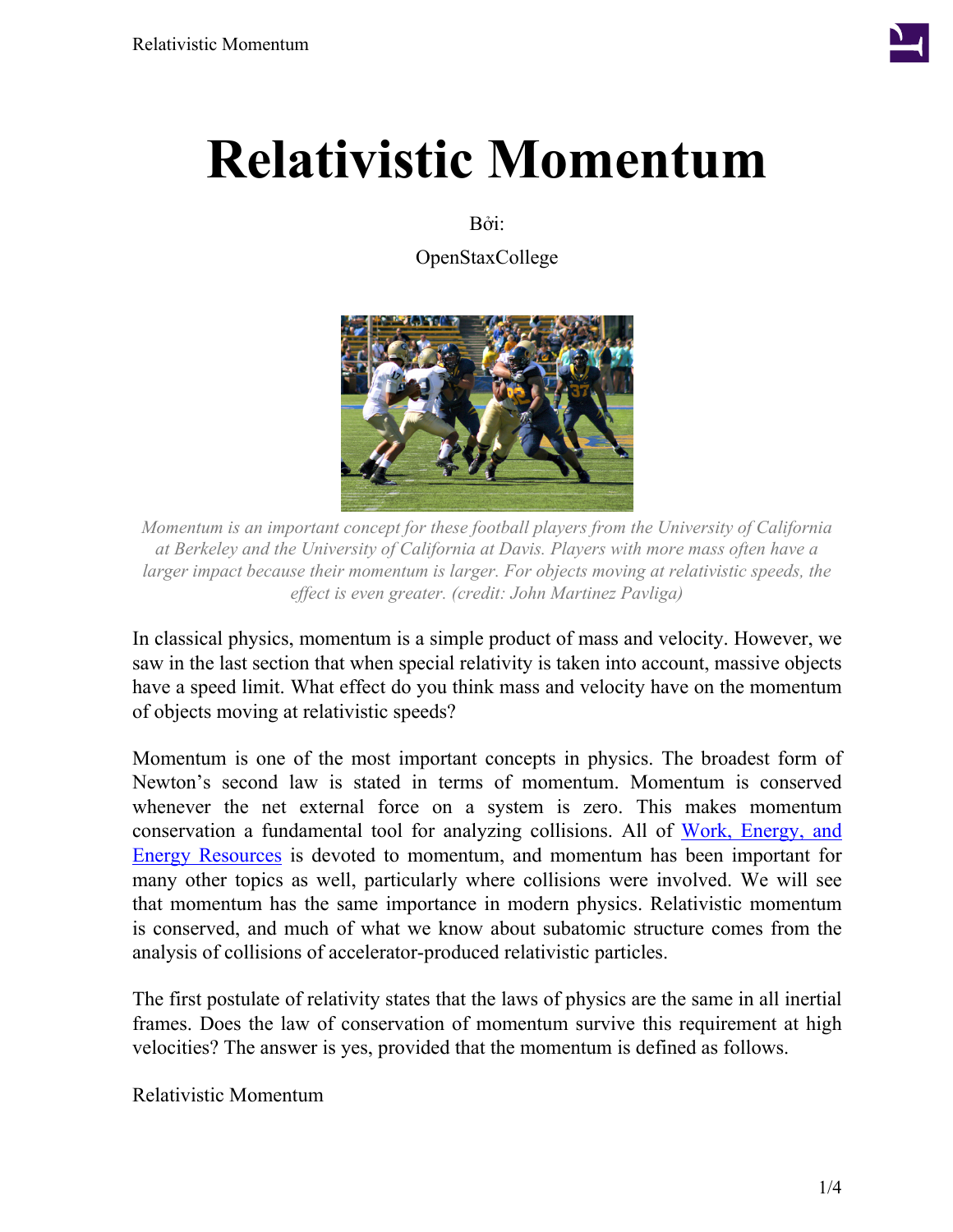Relativistic momentum *p* is classical momentum multiplied by the relativistic factor γ.

*p* = *γmu*,

where *m* is the rest mass of the object, *u* is its velocity relative to an observer, and the relativistic factor

$$
\gamma=\frac{1}{\sqrt{1-\frac{u^2}{c^2}}}.
$$

Note that we use *u* for velocity here to distinguish it from relative velocity *v* between observers. Only one observer is being considered here. With *p* defined in this way, total momentum  $p_{\text{tot}}$  is conserved whenever the net external force is zero, just as in classical physics. Again we see that the relativistic quantity becomes virtually the same as the classical at low velocities. That is, relativistic momentum *γmu* becomes the classical *mu* at low velocities, because  $\gamma$  is very nearly equal to 1 at low velocities.

<span id="page-1-0"></span>Relativistic momentum has the same intuitive feel as classical momentum. It is greatest for large masses moving at high velocities, but, because of the factor  $\gamma$ , relativistic momentum approaches infinity as  $u$  approaches  $c$ . (See  $\underline{Link}$ .) This is another indication that an object with mass cannot reach the speed of light. If it did, its momentum would become infinite, an unreasonable value.



*Relativistic momentum approaches infinity as the velocity of an object approaches the speed of light.*

Misconception Alert: Relativistic Mass and Momentum

The relativistically correct definition of momentum as  $p = \gamma m u$  is sometimes taken to imply that mass varies with velocity:  $m_{\text{var}} = \gamma m$ , particularly in older textbooks. However, note that *m* is the mass of the object as measured by a person at rest relative to the object. Thus, *m* is defined to be the rest mass, which could be measured at rest, perhaps using gravity. When a mass is moving relative to an observer, the only way that its mass can be determined is through collisions or other means in which momentum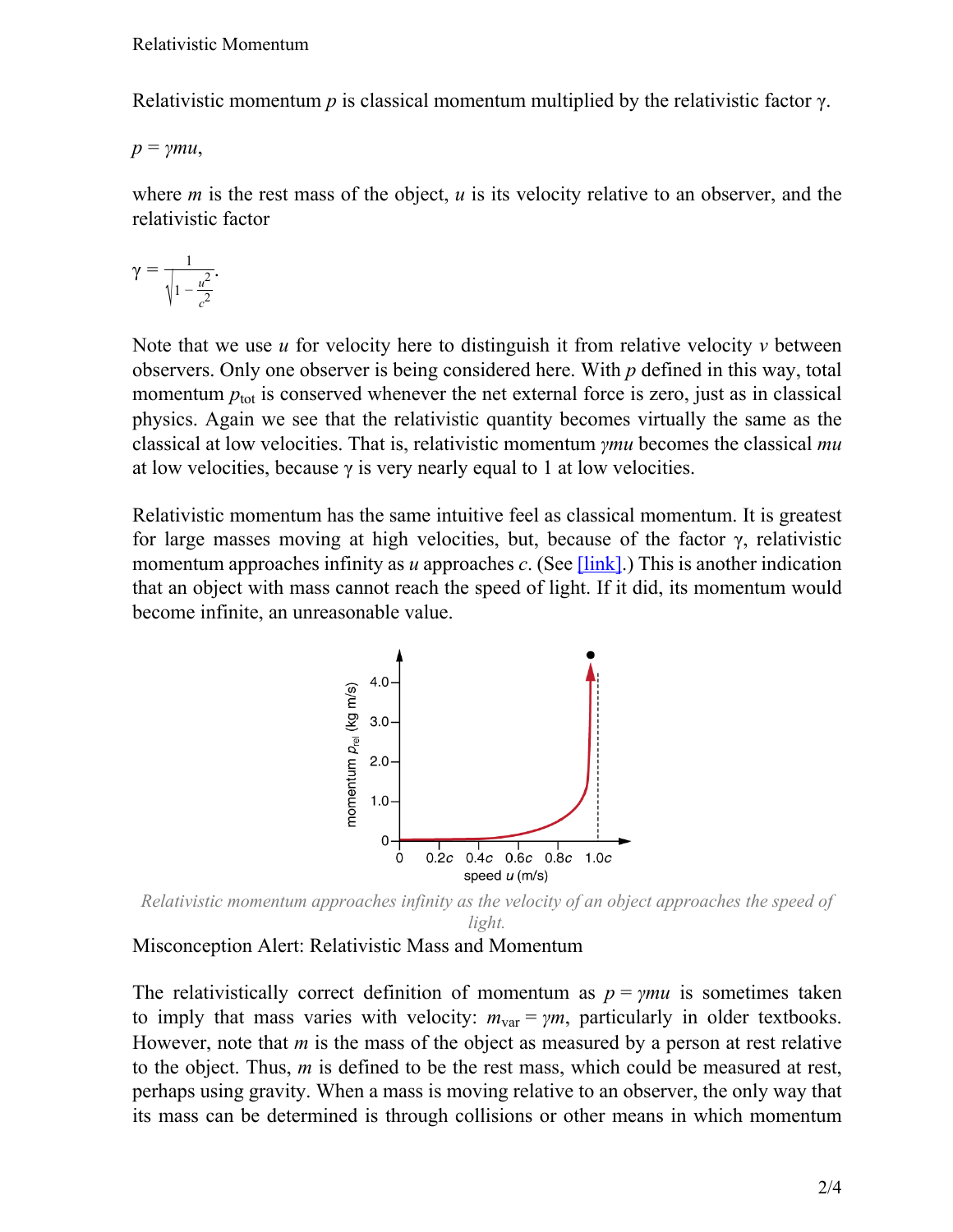is involved. Since the mass of a moving object cannot be determined independently of momentum, the only meaningful mass is rest mass. Thus, when we use the term mass, assume it to be identical to rest mass.

Relativistic momentum is defined in such a way that the conservation of momentum will hold in all inertial frames. Whenever the net external force on a system is zero, relativistic momentum is conserved, just as is the case for classical momentum. This has been verified in numerous experiments.

In [Relativistic](/m42546) Energy, the relationship of relativistic momentum to energy is explored. That subject will produce our first inkling that objects without mass may also have momentum.

Check Your Understanding

What is the momentum of an electron traveling at a speed 0.985*c*? The rest mass of the electron is  $9.11 \times 10^{-31}$  kg.

Answer

$$
p = \gamma m u = \frac{m u}{\sqrt{1 - \frac{u^2}{c^2}}} = \frac{(9.11 \times 10^{-31} \text{ kg})(0.985)(3.00 \times 10^8 \text{ m/s})}{\sqrt{1 - \frac{(0.985c)^2}{c^2}}} = 1.56 \times 10^{-21} \text{ kg} \cdot \text{m/s}
$$

## **Section Summary**

- The law of conservation of momentum is valid whenever the net external force is zero and for relativistic momentum. Relativistic momentum *p* is classical momentum multiplied by the relativistic factor γ.
- $p = \gamma m u$ , where *m* is the rest mass of the object, *u* is its velocity relative to an observer, and the relativistic factor  $\gamma = \frac{1}{\sqrt{2\pi}}$  $\sqrt{1-\frac{u^2}{c^2}}$ *c* 2 .
- At low velocities, relativistic momentum is equivalent to classical momentum.
- Relativistic momentum approaches infinity as *u* approaches *c*. This implies that an object with mass cannot reach the speed of light.
- Relativistic momentum is conserved, just as classical momentum is conserved.

## **Conceptual Questions**

How does modern relativity modify the law of conservation of momentum?

Is it possible for an external force to be acting on a system and relativistic momentum to be conserved? Explain.